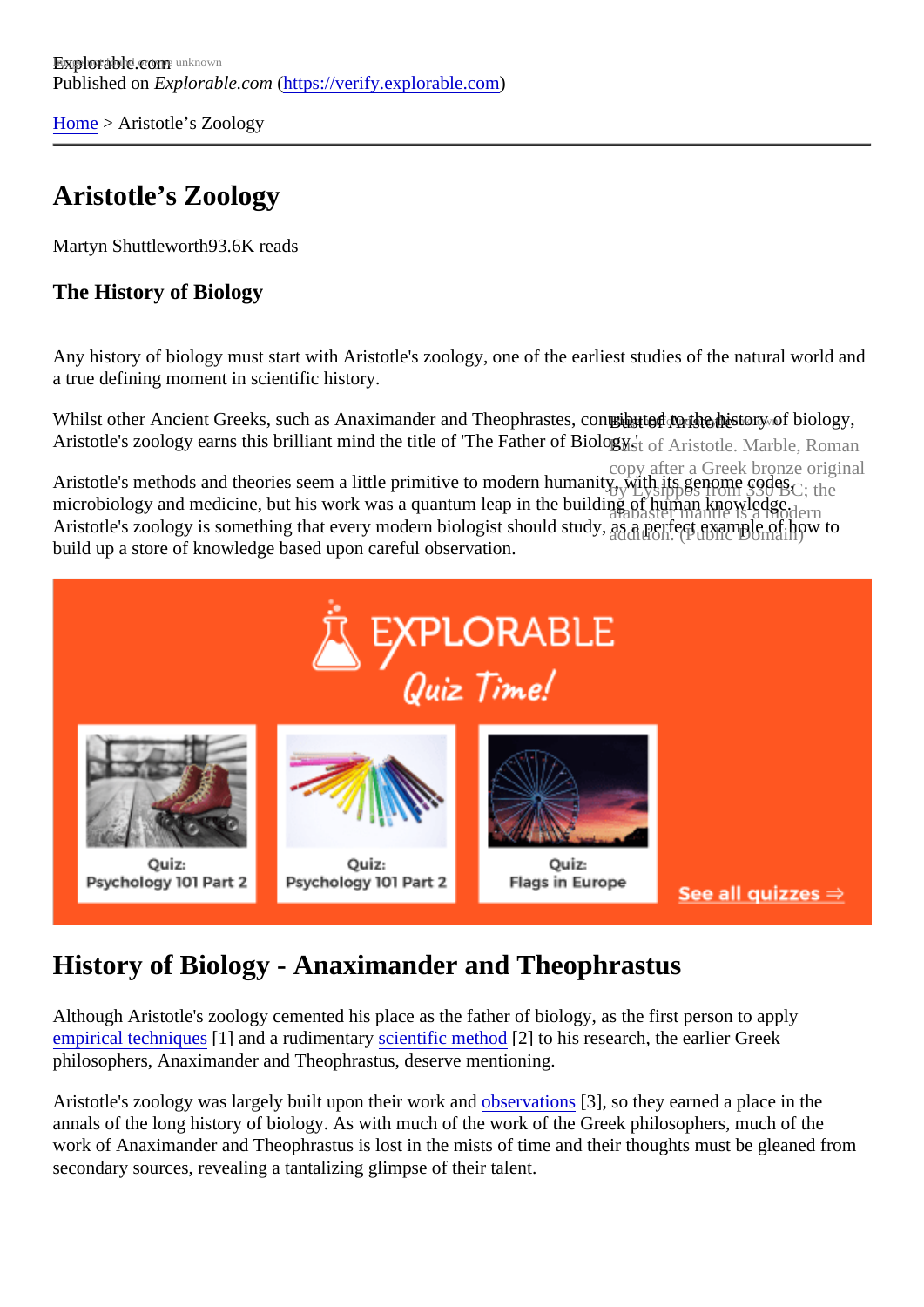Anaximander the Milesian (c. 610 BC-c. 546 BC), the pupil of Thale**s, is of the neterned to escale** first humanity. Many of his exact points concerning the evolution of species and the origins of humanity sound almost comical, but the basic principle and philosophy behind his idea tails at Endity insignings de Raphaël, 1510-1511, Vatican, proponent of evolution. Whilst his theories seem very strange when compared to the later [Charles](https://verify.explorable.com/darwins-finches) [Darwin](https://verify.explorable.com/darwins-finches)[4], he was the first philosopher to postulate relationships between the various animals and

There is much disagreement between historians over the various fragmentarybliou consain) translations, but his thought certainly follows a chain of reasoning. Greek Philosophers did not like 'uncaused causes,' so Anaximander attempted to explain the origin of humanity by pointing out that the first humans must have come from somewhere, the first real inclusion of humans in the history of biology.

- Anaximander noticed that, compared to animals, humans took longer to rear and that children could not find food for themselves. Therefore, humans must have originally originated from another specie that could find food for itself and be completely self-sufficient from a young age.
- Primitive animals were derived from the moisture evaporated by the heat of the sun and early humar resembled a fish
- The animals swimming in the water were protected by a spiny skin and, when they emerged onto the land, this skin split and their behaviors changed to suit the new environment.
- Therefore, fish and men were not created at the same time, but fish were first and gave rise to humanity through this process of change. This explains his first point, namely how could humans have arisen if the young cannot fend for themselves.

One other addition, found in a Latin text, was that fish emerged from the water and their skins burst, revealing humans who had grown to puberty inside the fish. However, this is so different from the other sources that it is possibly a very bad translation from the Greek, supported by the fact that this translation contains no direct quotes, unlike the others.

If this latter source is discredited, you can see the basis of a proto-evolutionary theory, that certainly lies at the foundation of both Lamarck's and Darwin's theories. Anaximander made other additions to the store of knowledge lying at the beginnings of the history of biology, but this contribution was one of the most important

### Aristotle's Zoology - The Parts of Animals and the History of Animals

Aristotle (384 BC - 322 BC), the pupil of Plato, took great interest in the natural world, including many aspects of meteorology and geography, but his greatest contribution to science was in the fields of natural history and biology. Whilst earlier scholars made observations about flora and fauna, Aristotle was the first to usempirical<sup>[1]</sup> methods and techniques in a proto-scientific method. His meticulous methods and record keeping laid out the template for future researchers in the field, namely the later Islamic scholars, who wou guard the wisdom of the Greeks and pass it to the Western world.

Aristotle wrote a number of treatises based around his study of Zoology:

- The Parts of Animals
- The History of Animals
- The Movement of Animals
- The Progression of Animals
- On Sense and Sensible Objects
- On Memory and Recollection
- On Sleep and Waking
- On Dreams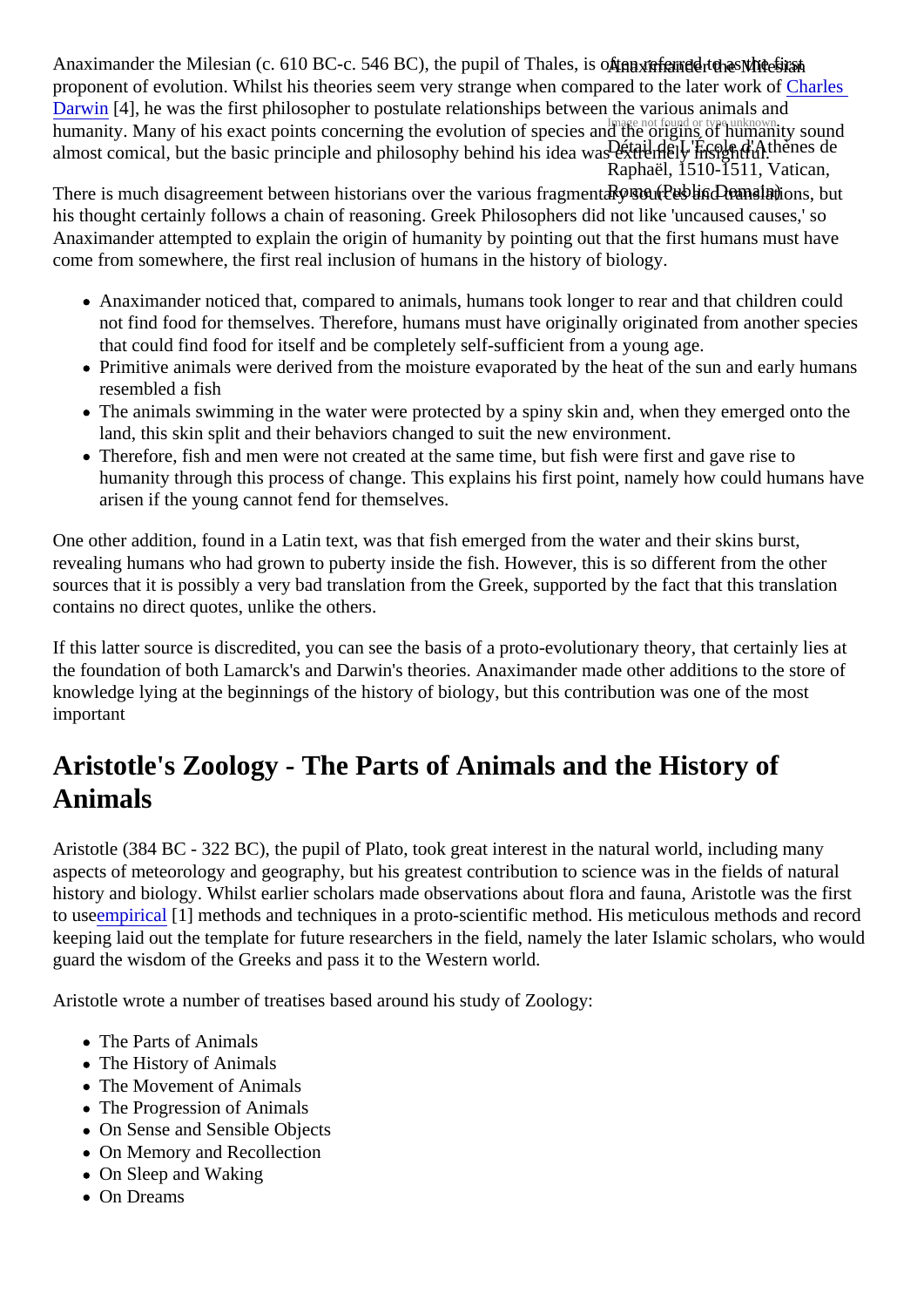- Of Prophecy in Sleep
- On Length and Shortness of Life
- On Youth and Old Age
- On Life and Death
- On Respiration
- On Breath
- On Plants

# Aristotle's Zoology - Epigenesis and Bird Eggs

In a fine early example of an early observational biology experiment, Aristotle dissected bird's eggs at various stages of development, trying to understand the order in which the organs of the growing embryo developed. He noticed that the heart was the first thing to develop, with the other organs following in order This fuelled his theory of Epigenesis, where the organs developed in a specific order, contrary to the prevalent belief that all of the organs were present from conception and simply grew in size.

Without the aid of a microscope, Aristotle was actually incorrect about the heart, as it was the spinal cord that he saw developing. He believed that the most important organs would develop first and, as he believe that the heart was the seat of thought, logically this would be the first organ to develop. However, his idea a strict order to development was correct, a fact not fully established for many centuries.

## Taxonomy

#### The First Systematic Classification in the History of Biology

Whilst earlier philosophers had tried to place animals into groups, the classifications were broad and sweeping, revealing little about the animals other than whether they flew, walked or swamle's [zoology](http://plato.stanford.edu/entries/aristotle-biology/)[5] included systematically observing and studying a wide range of animals, noting the similarities and trying to connect like with like. He studied animals from all around Greece, and it is likely that he received exotic specimens from his sponsor and ex-pupil, Alexander the Great.

Aristotle's' zoology and the classification of species was his greatest contribution to the history of biology, the first known attempt to classify animals into groups according to their behavior and, most importantly, b the similarities and differences between their physiologies. Using observation and dissection, he categorized species. Although his broad classifications seem strange to modern zoologists, considering the limited equipment and store of knowledge he had access to, Aristotle's zoology stands as a tribute to his systematic methods and empirical approach to acquiring knowledge.

In the 'History of Animals,' he looked at the physiology of animals, comparing and contrasting the organs and their specific functions. He noted how the same organs varied in different animals and documented how the same organs possessed completely different functions. He related this to the lifestyle and the habitat of the species, pointing out how organs differ according to whether the animal lives on land, flies or is aquation and whether the animal breathes air or not.

These distinctions had been made by other Ancient Greek scholars earlier in the history of biology, but Aristotle's zoology went further and pointed out that, for example, aquatic animals occupied completely different habitats, some living in the sea, others in rivers, lakes or marshes. These sub-divisions further compounded the differences between the organs. Even animals that lived in the sea could be differentiate by habitat and, therefore, form and function, with some animals being pelagic, some living on rocks, and others adopting a littoral lifestyle.

Amongst land animals there were divisions, with some animals having lungs and breathing air in the same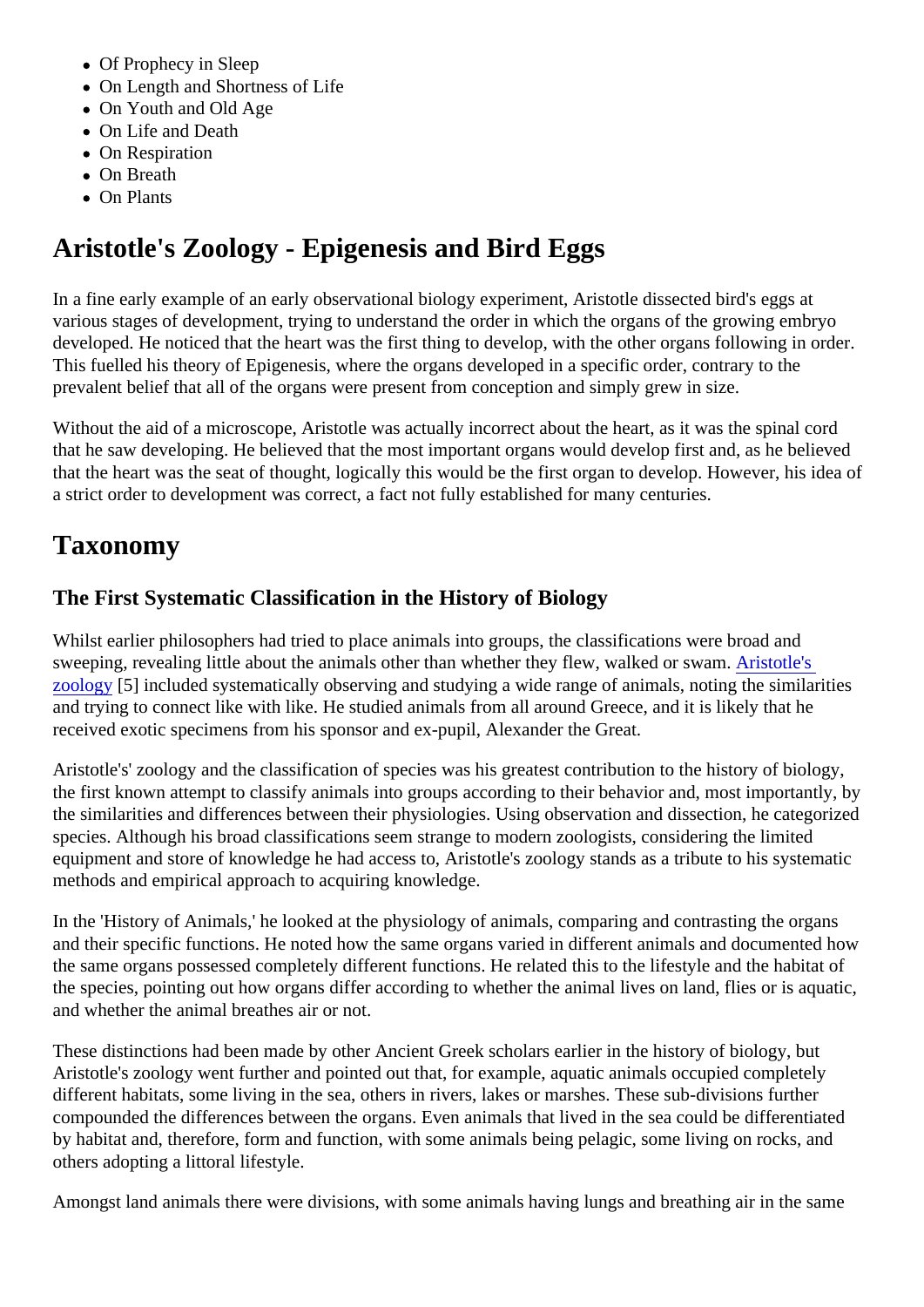way as humans and also collecting food in much the same way. Aristotle's zoology proposed that bees an insects did not breathe air, based upon their lack of lungs; he was incorrect in this but, considering that he had no access to microscopy, Aristotle can be forgiven this inaccuracy.

Aristotle's zoology also made distinctions between the habits of animals, pointing out that some ate flesh, some fruit and others both. His work continued in this way, meticulously dividing and subdividing animals into groups and pointing out exceptions to the rule. Aristotle noticed that, whilst most sharks produce eggs some produced live young, a feature that he could only have noticed through careful observation and dissections.

### Aristotle's Zoology and the Ladder of Life

Ultimately, he proposed the 'Ladder of Life stothe and where animals were ultimately classified according to function and complexity, with complex organisms occupying positions further upon the ladder and humanity at the apex.

Image not found or type unknown

Aristotle proposed 11 levels, believing th**ax positionet quaestieaes in Arisitotelist De artine a pBublion. Peraais**) were at the bottom and the lower animals, laying cold, hard eggs, occupying the middle echelons. The upper rungs consisted of higher animals giving birth to warm, live young.

In addition, he believed that nature was economical and gave no animal too many gifts, observing that no animal possessed both horns and tusks and pointing out that the chambered stomachs of ruminants compensated for their weak teeth. This was a surprisingly subtle observation and he arrived at the right answer many centuries before Darwin, albeit with incorrect reasoning.

Ultimately, whilst Aristotle's zoology and classifications were broad and often inaccurate, the sheer scale and the thorough documentation places his 'History of Animals' as one of the landmark scientific texts in the history of biology. Aristotle's work was the beginning of the science of zoology, with many of his observations pre-empting the studies of great naturalists such as Darwin, Linnaeus and Wallace. Sadly, whilst the observations were spread across nine books relating Aristotle's history of animals, much of this work was lost

# Aristotle's Zoology and Philosophy

Aristotle's zoology, due to the dominant philosophical view in Greece, had a very holistic view of nature an believed that al life had souls. Plants possessed a 'vegetative soul,' which conferred the gift of reproductio and growth, and animals added a 'sensitive soul,' granting movement and senses. Only humans possesse 'rational soul,' gifting humanity with the ability to reason and reflect.

In this philosophy, Aristotle did not attempt to separate the irical research form philosophy and spirituality, a unity that would continue until the coming of the rationalists and the enlightenment.

### **Theophrastes**

#### The Father of Botany

The frontpiece to an illustrated 1644 edition of Historia Plantarum by the ancient Greek scholar Theophra